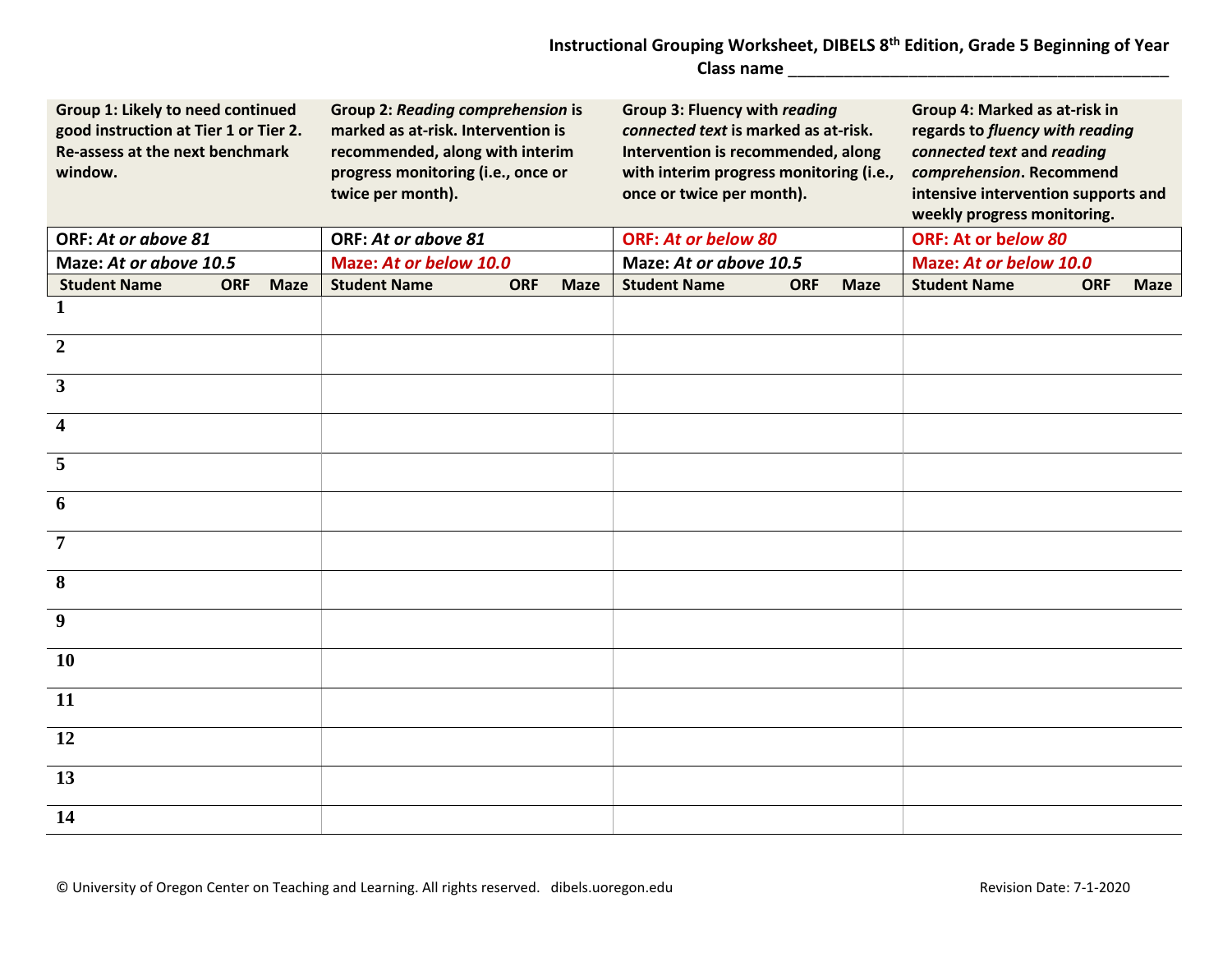## **Instructional Grouping Worksheet, DIBELS 8th Edition, Grade 5 Middle of Year Class name** \_\_\_\_\_\_\_\_\_\_\_\_\_\_\_\_\_\_\_\_\_\_\_\_\_\_\_\_\_\_\_\_\_\_\_\_\_\_\_\_\_

| Group 1: Likely to need continued<br>good instruction at Tier 1 or Tier 2.<br>Re-assess at the next benchmark<br>window. |            |             | <b>Group 2: Reading comprehension is</b><br>marked as at-risk. Intervention is<br>recommended, along with interim<br>progress monitoring (i.e., once or<br>twice per month). |            |             | <b>Group 3: Fluency with reading</b><br>connected text is marked as at-risk.<br>Intervention is recommended, along<br>with interim progress monitoring (i.e.,<br>once or twice per month). |            |             | Group 4: Marked as at-risk in<br>regards to fluency with reading<br>connected text and reading<br>comprehension. Recommend<br>intensive intervention supports and<br>weekly progress monitoring. |            |             |  |
|--------------------------------------------------------------------------------------------------------------------------|------------|-------------|------------------------------------------------------------------------------------------------------------------------------------------------------------------------------|------------|-------------|--------------------------------------------------------------------------------------------------------------------------------------------------------------------------------------------|------------|-------------|--------------------------------------------------------------------------------------------------------------------------------------------------------------------------------------------------|------------|-------------|--|
| ORF: At or above 108                                                                                                     |            |             | ORF: At or above 108                                                                                                                                                         |            |             | <b>ORF: At or below 107</b>                                                                                                                                                                |            |             | ORF: At or below 107                                                                                                                                                                             |            |             |  |
| Maze: At or above 14.5                                                                                                   |            |             | Maze: At or below 14.0                                                                                                                                                       |            |             | Maze: At or above 14.5                                                                                                                                                                     |            |             | Maze: At or below 14.0                                                                                                                                                                           |            |             |  |
| <b>Student Name</b>                                                                                                      | <b>ORF</b> | <b>Maze</b> | <b>Student Name</b>                                                                                                                                                          | <b>ORF</b> | <b>Maze</b> | <b>Student Name</b>                                                                                                                                                                        | <b>ORF</b> | <b>Maze</b> | <b>Student Name</b>                                                                                                                                                                              | <b>ORF</b> | <b>Maze</b> |  |
| 1                                                                                                                        |            |             |                                                                                                                                                                              |            |             |                                                                                                                                                                                            |            |             |                                                                                                                                                                                                  |            |             |  |
| $\overline{2}$                                                                                                           |            |             |                                                                                                                                                                              |            |             |                                                                                                                                                                                            |            |             |                                                                                                                                                                                                  |            |             |  |
| $\mathbf{3}$                                                                                                             |            |             |                                                                                                                                                                              |            |             |                                                                                                                                                                                            |            |             |                                                                                                                                                                                                  |            |             |  |
| $\overline{\mathbf{4}}$                                                                                                  |            |             |                                                                                                                                                                              |            |             |                                                                                                                                                                                            |            |             |                                                                                                                                                                                                  |            |             |  |
| 5                                                                                                                        |            |             |                                                                                                                                                                              |            |             |                                                                                                                                                                                            |            |             |                                                                                                                                                                                                  |            |             |  |
| 6                                                                                                                        |            |             |                                                                                                                                                                              |            |             |                                                                                                                                                                                            |            |             |                                                                                                                                                                                                  |            |             |  |
| 7                                                                                                                        |            |             |                                                                                                                                                                              |            |             |                                                                                                                                                                                            |            |             |                                                                                                                                                                                                  |            |             |  |
| 8                                                                                                                        |            |             |                                                                                                                                                                              |            |             |                                                                                                                                                                                            |            |             |                                                                                                                                                                                                  |            |             |  |
| 9                                                                                                                        |            |             |                                                                                                                                                                              |            |             |                                                                                                                                                                                            |            |             |                                                                                                                                                                                                  |            |             |  |
| <b>10</b>                                                                                                                |            |             |                                                                                                                                                                              |            |             |                                                                                                                                                                                            |            |             |                                                                                                                                                                                                  |            |             |  |
| 11                                                                                                                       |            |             |                                                                                                                                                                              |            |             |                                                                                                                                                                                            |            |             |                                                                                                                                                                                                  |            |             |  |
| 12                                                                                                                       |            |             |                                                                                                                                                                              |            |             |                                                                                                                                                                                            |            |             |                                                                                                                                                                                                  |            |             |  |
| 13                                                                                                                       |            |             |                                                                                                                                                                              |            |             |                                                                                                                                                                                            |            |             |                                                                                                                                                                                                  |            |             |  |
| 14                                                                                                                       |            |             |                                                                                                                                                                              |            |             |                                                                                                                                                                                            |            |             |                                                                                                                                                                                                  |            |             |  |